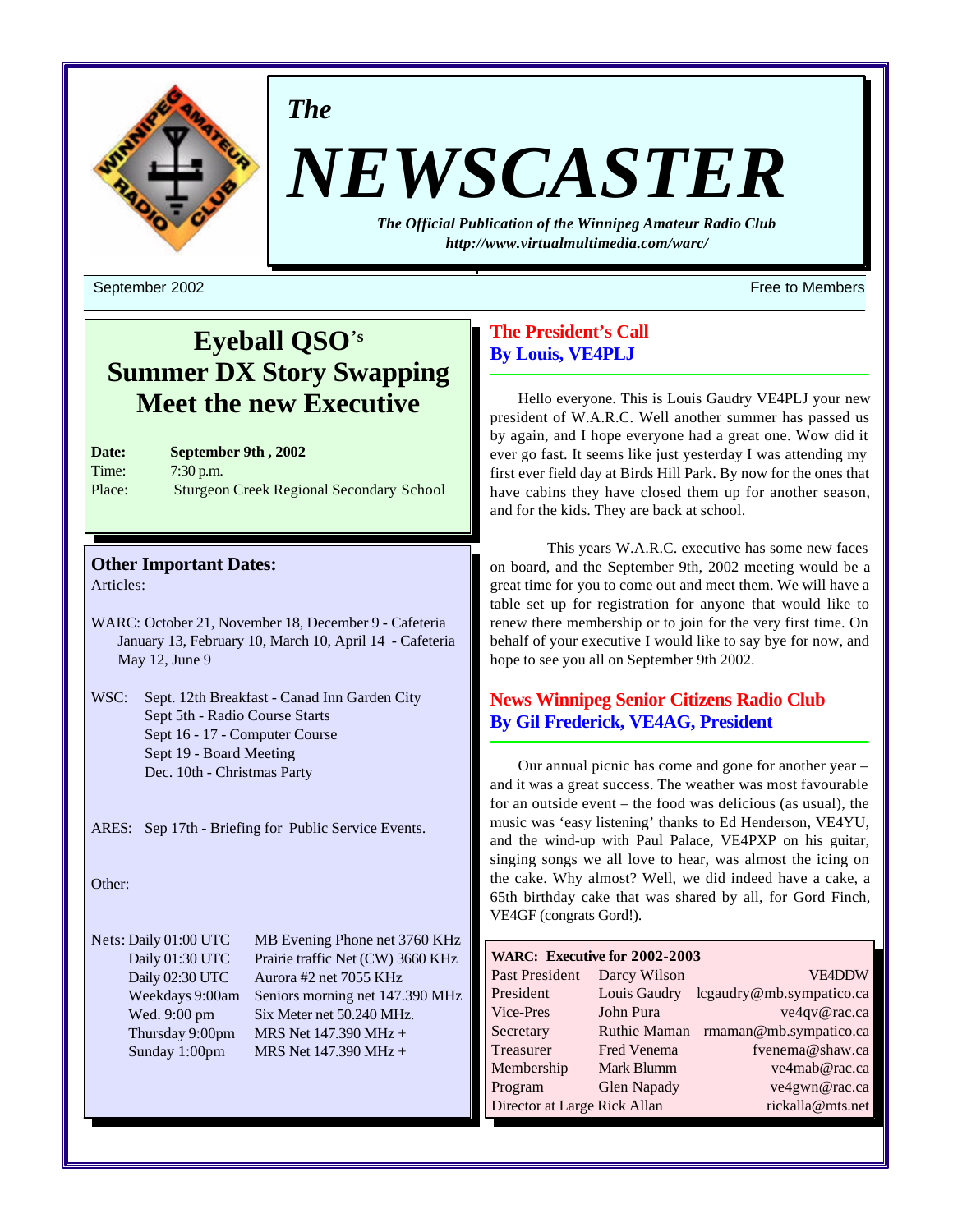

We had 85 signing in, and a few children to brighten proceedings. Thanks to all the helpers who pitched in to make this day a happy one for all who attended- with a special thanks to the ladies who prepared the food tables and handled the ticket sales. Let's hope that next year we have the same success – it will be our 20th Anniversary of the Incorporation of WSCRC!

The WSCRC, once again this Fall, is offering courses geared for Seniors (but anyone can attend, depending on space available and demand). The first course to be offered is the Basic Amateur Radio Course, which will allow you to pass the BASIC Amateur Radio exam and qualify for a station licence. This course begins September 5, 2002; being held on Monday and Tuesday evenings, from 6:30 p.m. to 9:30 p.m. (except Nov. 11). It will end with exam on December 2, 2002. Cost is \$30.00, plus cost of RAC study guides for those wishing to purchase these. To register or for information, call: Sandy Sandwith at 633-2877.

The second course is Basic Computer Hands-On Course, which will teach the student computer basics, Windows 98, Microsoft Word and Internet access. The first course will be on September 16 and 17, 2002, on Monday and Tuesday daytime, from 10 a.m.  $-3$  p.m. with a lunch break from noon to 1 p.m. To register or for information on this course, call Ed Henderson at 694-0667.

Incidentally, if there are any readers who are licensed radio amateurs, retired and 55+, and wish to be involved in a great seniors' club, please consider joining the WSCRC. Membership is by application and approval of the WSCRC Board. The club is located upstairs at 598 St. Mary's Rd., and

is usually open Monday thru Friday, from 9 a.m. until 3 p.m. Visitors are most welcome! Phone 233-3122 to talk to a duty officer at the club. For information, call our secretary, George Gillespie at 774-6378.

Our next monthly breakfast will be on Thursday, September 12th, at Canad Inn Garden City, McPhillips at Jefferson. Start time is 9 a.m.

Our next Board meeting will be held at the Clubrooms on Wednesday, September 18th, and starts at 10 a.m. Members are invited to attend.

Tickets for the Christmas Dinner are now available at the club – see any duty officer. Cost is \$15.00 per person, and it will be the usual turkey dinner with all the trimmings, catered by the same company as last year. Location is the Assiniboia Christian Centre, Portage at Rouge Rd. Date is Tuesday, December 10th, and doors will be open at 11 a.m. Dinner is expected to be served at noon. You are welcome to bring your spouse, companion or a friend. So get your tickets now while they are in plentiful supply. 73 until next month.

# **Minutes for W.A.R.C. June 10, 2002 Submitted by Ruthie, VE4CRS**

Meeting called to order by VP Tom VE4SE at 1930 hours. Introductions followed Tom's welcome. 39 members and one guest attended.

Minutes as printed in May Newscaster were corrected as follows: - In further business section "(Ruthie, check location)" to be struck out. Motion to accept minutes as corrected by Derek VE4HAY and seconded by Dick VE4HK. Carried.

President: - Vice President - Treasurer: - Secretary: - Membership: - Programing: -

# *Parkside Appliance & Electronics*



**Sales & Service of Computers & Software Home repairs offered**

**386 Belvidere Street 885-9278 www.escape.ca/~ve4jnf ve4jnf@escape.ca**

**John, VE4JNF**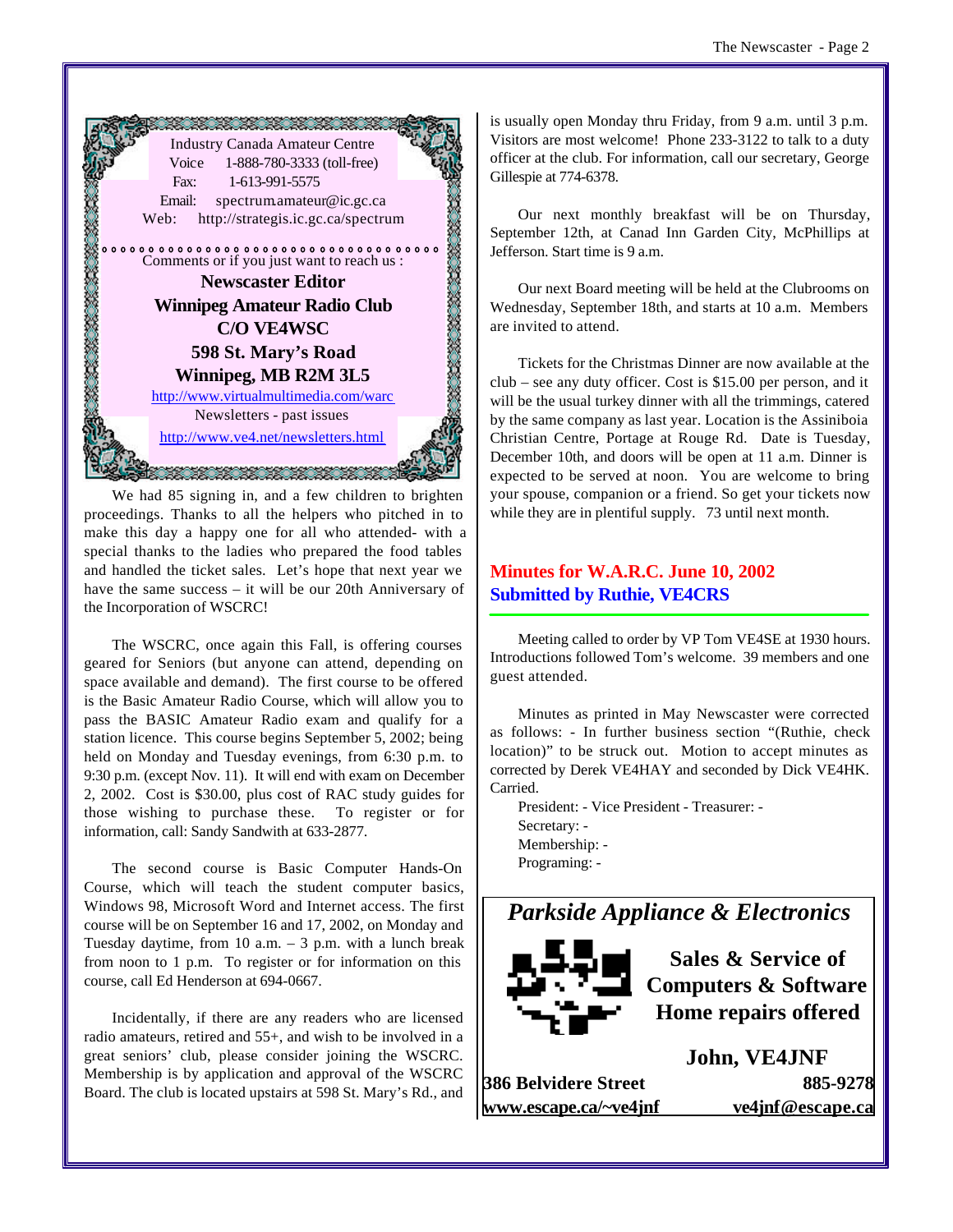## *Treasurer's Report Sue VE4SYM*

Income statement as of May 31, 2002: Total Revenue \$207.00 Total Expenses  $$ 337.00$ Net Income (Loss) for the Month  $\{(130.00)\}$ Bank Balance \$5,385.33

# *Membership Mariska VE4MMG*

Membership dues are due end of September. Mariska already taking renewals. Membership form located back page of Newscaster.

#### *Programs Glen VE4GWN*

Glen recapped this meeting's program : committee reports, elections and presentations. Programs for September and October already filled. Always open to members' suggestions.

# *RAC Rick VE4OV*

VE5FX DJ Madson was appointed Director for Midwest instead of Rick Lord VE4OV. Rick expressed his disappointment that Norm VE4EH was not appointed as Rick had recommended, and that the decision made was not his. Rick praised the incoming director. Adam VE4SN will be our contact with him, representing Manitoba, his assistant director.

# *ARES and Marathon Report by Tom VE4SE*

Planning for 2002 Manitoba Marathon is complete, subject to last minute changes from Marathon organizers or volunteers unable to participate. Report includes detailed description of amateur organizations contributing facilities and/or volunteers for the operation. There are 70 volunteer amateur radio operators. Communications will be handled on two closed directed repeater nets. New for this year is the coverage for Course Transit Buses and back-up operators. Volunteer briefing is Tuesday 11June 1900 hours at Manitoba Sports Federation 200 Main St. - Next Ares meeting is June 25th, 2002.

# *DX Sleuths Adam VE4SN*

Rare contact BQ9P Pratis Island in the China Sea. No one lives there. Dxpedition to go there. Typhoon took down all antennas. Weak signal, not under best propagation conditions. On 15 and 20 m. till June 15th.

# *Flea Market Ed VE4EIH*

Flea Market was a success. Thanks to all volunteers who helped out with various aspects of market. Volunteers were: Ron VE4MGR, Glen VE4GWN, Rosi VE4YYL, Eric VE4EWN, Sue VE4SYM, Bert VE4AND, Louis VE4PLJ, Ruth VE4XYL, Tom VE4SE, Jim VE4AJR. There were no problems. Ed brought up idea to advertise for next year to motivate new hams, however, ED VE4YU advised that there is a problem with advertising as we need a license from the city.

#### *MARM*

Austin, August 16th and 17th, 2002. \$8.00 admission. Dinner at 5:00 PM.

#### *MRS Dick VE4HK*

WPG site has been worked on. Better coverage and signals are up.

Marathon – WPG repeater to be used for the Marathon on June 16th. Asked members not to use the WPG while marathon was on.

CNR – stay off!

ARC – new repeater. 145.230-, on top of holiday north towers. Not linked to Tulon repeater. No tone access.

#### *Field Day Bob VE4RCJ*

Will be operating three HF stations.

Looking for volunteers for vehicles and set-up for Saturday AM. Need van/light truck. Food by Ruth VE4XYL and Sue VE4SYM – new menu. Dinner served between 5:00 – 6:30 PM. Supper only. Water and coffee supplied. Set-up people on your own for lunch Saturday. Left-over food for lunch Sunday. Need one more tent. Overnite camping, left of gate. Site is booked for Saturday and Sunday. Bring your own lawn chair.

#### *New Business*

VE4YU ED. Senior's community booth at St. Vital Shopping Centre on August 11th and 12th, Tuesday and Wednesday. Club volunteers are welcome to come out and man booth.

#### *Presentations VE4EH Norm.*

Oscar Award for the year 2001-2002 was presented to Adam Romanchuk VE4SN. Adam has been a mentor, an active ham for many years, and has been our QSL man for 8 years. Adam is most deserving of this award. We wish Adam many more years of activity in the Amateur Radio community.

#### *Keyman Awards - VE4SE Tom*

Presented to Louis Gaudry VE4PLJ, for his personal and heart-warming presentation of his achievements.

Presented to Robert Jacobs VE4RCJ, David Rosner VE4DAR and Richard Sheriden VE4ESX for their achievements in organizing Field Day 2001 and bringing it to its new height. Job well done and appreciated.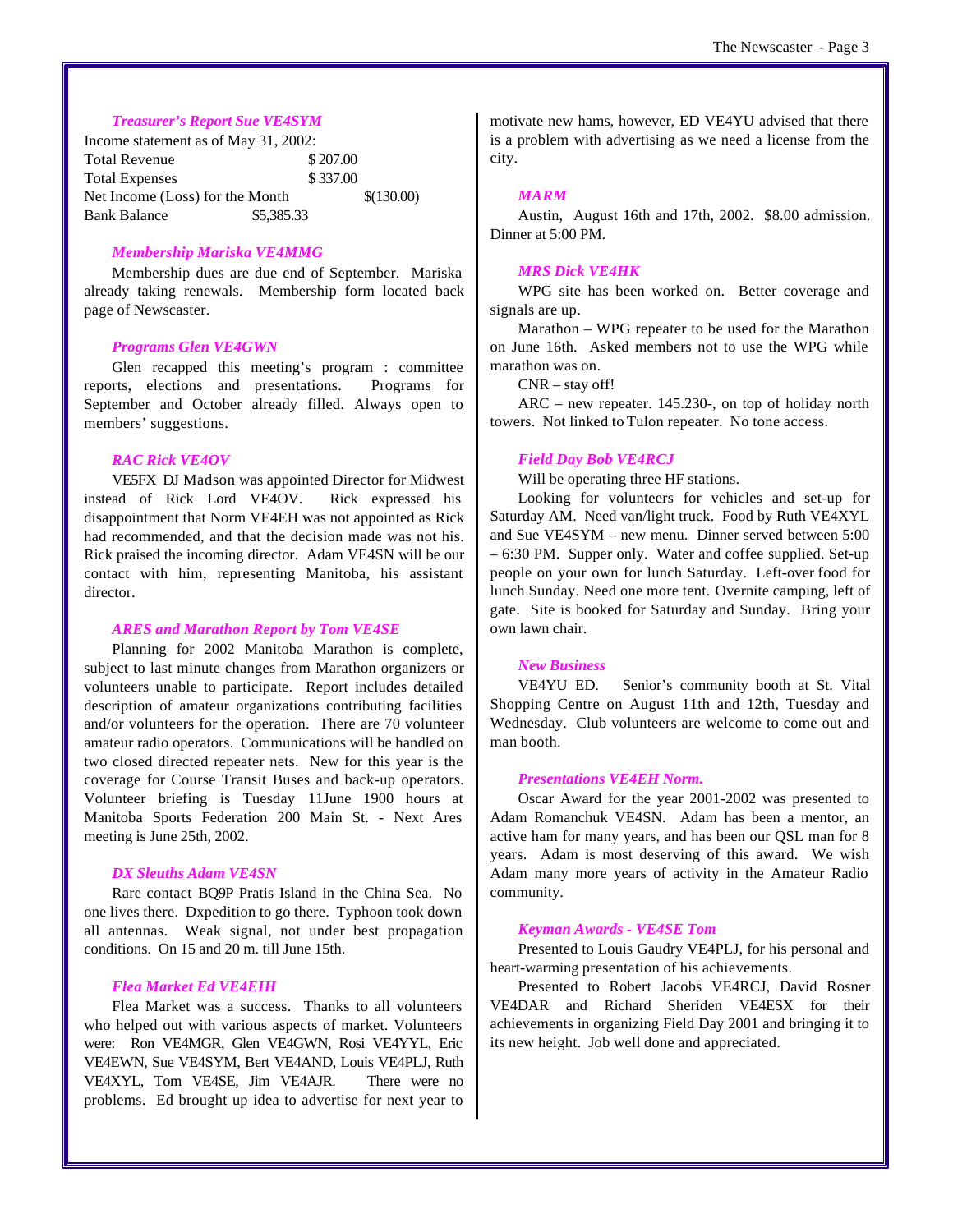# *Elections David VE4DAR*

David and Harm VE4HAZ of nominations committee introduced slate of 5 executive nominees. They are: -

VE4FV Fred Venema VE4MAB Mark Blumm VE4QV John Pura VE4PLJ Louis Gaudry VE4RA Rick Allan. Nominees from floor: - none.

Included on above slate are two present executive members who are staying on: -

VE4GWN Glen Napady VE4CRS Ruthie Maman

Being a quorum present. - Motion that slate be accepted by acclamation by David VE4DAR and seconded by Dick VE4HK. Carried.

Both the new and the outgoing executive will meet in summer for hand-over. Rick Lord VE4OV thanked the outgoing executive. Members applauded. Suggestion by David VE4DAR for new executive to have a look at nominating procedure, and to write a proposal. Tom VE4SE reminded everyone that the outgoing executive is still active! Dates have been reserved for next year's meetings and Flea Market. Ruth VE4XYL expressed a wish that coffee be managed by another member. No volunteers.

# *Prizes:*

Attendance- Verne VE4VQ Crimping tool kit and VA4AA Multi-Meter.

Door Prize: - Ruthie VE4CRS Socket set.

Meeting adjourned 2030 hours.



WPGARES President Richard Kazuk VE4KAZ presents WPGARES patron Dick Higgings VE4RHG with a Certificate of Appreciation at 25JUNE02 WPGARES General Meeting.

# **October 31, 2002. Membership Report by Mariska Maguire VE4MMG**

My term as Membership Chair is up and this will be my last report. The next report will be submitted by the new Membership Chair in the October Newscaster. I hope everyone had a great summer vacation.

I would like to remind everyone that WARC memberships are due at the end of Sept 2002. I invite all members who have not renewed and any new potential members to join WARC. Please see the application form elsewhere in this Newscaster or visit the WARC Web Site at <http://www.virtualmultimedia.com/warc>

# **From the Planning Chair: Glen, VE4GWN**

As I look back, I wonder what happened to summer! I know that we had one, but it went by so quickly.

It seems like only yesterday that Bob VE4RCJ and his helpers organized a wonderful field day. I would have liked to see more people there, but other than that I can't think of how it could have been improved. I must mention Ruth VE4XYL & Sue VE4SYM for the hard work they put in to feed us at field day. THANK YOU ALL!

I was unable to make it to the International Hamfest, or Camp 807 therefore I can't comment on them. MARM on the other hand was a good event. I left a rainy Winnipeg, and had a great time in Austin, under the sun. The attendance appeared to be down, but a good time was had by all. I will repeat what I have said every year "if you go just for the dinner, it would be time well spent".

September will be an introduction to the new executive, and an extended coffee brake. October will be about Propagation. With so much information available either on the internet, or via WWV it would be nice to make sense of it. I have asked Adam VE4SN to come and show us how to interpret this information. For November I have invited Ed VE4YU to come and explain to us what Radio Contesting is all about. Maybe after this I will no longershut down every time I hear "CQ CONTEST".

I would like some input, or suggestions (volunteers?) for presentations this year. I can be contacted most evenings by phone at 831 8082, e-mail ye4gwn@rac.ca and of course I monitor the VE4WPG repeater (147.390+) most evenings.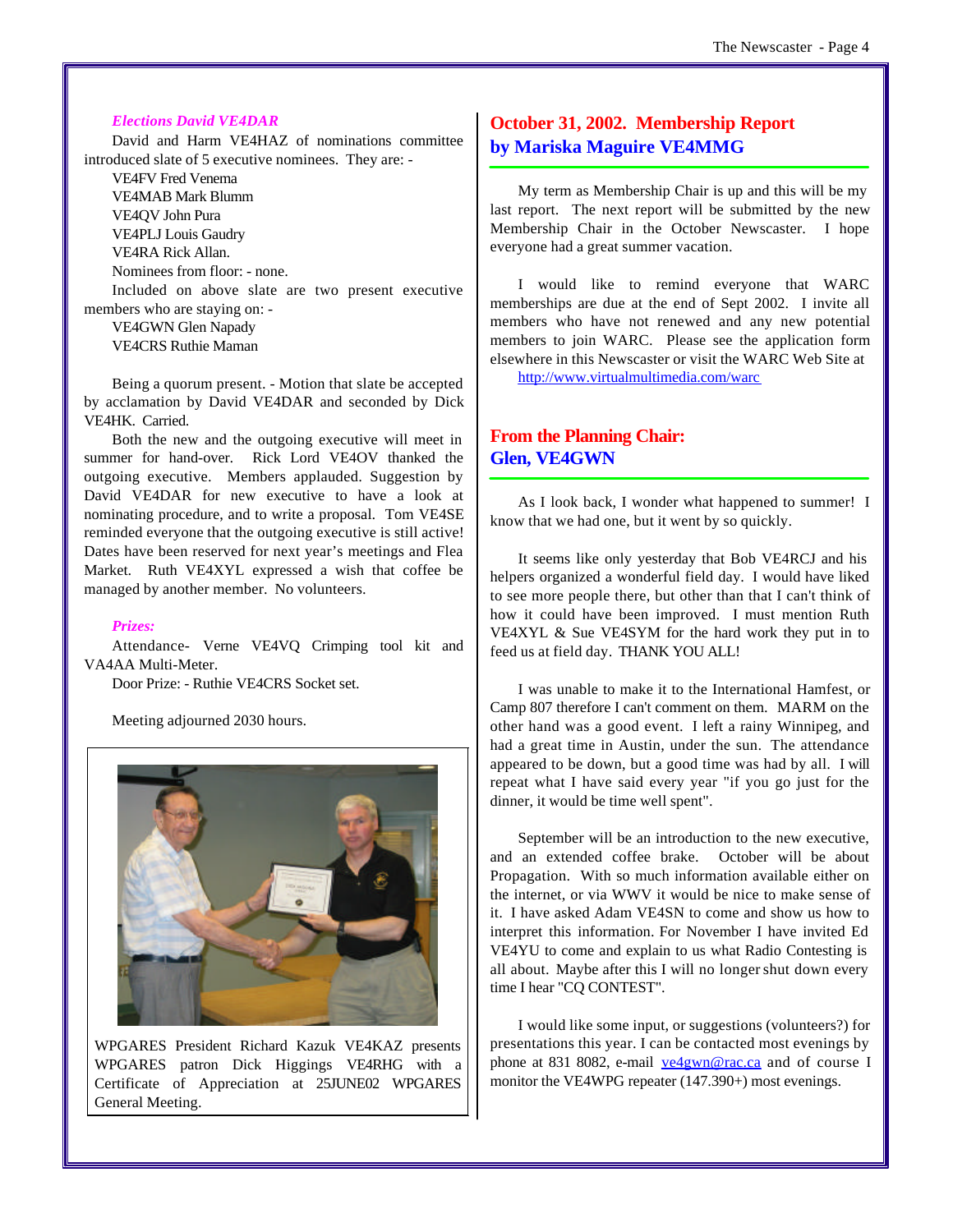# **Winnipeg ARES Report by Jeff, VE4MBQ - Winnipeg EC**

Dick Higgins VE4RHG was recognized at the 25JUN02 Winnipeg ARES meeting by Executive and members with a Certificate of Appreciation recognizing his on-going support of Winnipeg ARES. Captain Ron Shaw from DND Domestic Operations Detachment gave us an excellent education session dealing with how DND get involved with operations within Canada in aid of the civil authorities (domestic operations).

Winnipeg ARES "EMO Team" members were involved at VE4EMO in the Manitoba Emergency Coordination Centre twice in June. On 11JUNE there was a call-out to staff VE4EMO due to severe flooding in South East Manitoba, operated 1300-2200h 11JUNE and then stand-by thru 2300h 12JUNE. Participants were VE4s EH, HK, TJR, WF, DAR, MBQ. Another stand-by operation was in place for VE4EMO 0800h 25JUNE - 2300h 27JUNE for possible MECC activation during flood crest. Participants were VE4s: SE, GWN, KU, AND, WF, ESX, MAQ, KAZ, WTS, MBQ

Seventy-three amateurs provided volunteer amateur radio communications for the 2002 Manitoba Marathon 16JUN, see Marathon Report.

July and August were fairly quiet months for us, except for some CANWARN call-outs. September promises to be a busy month for us. Volunteer operators are required for:

Terry Fox Run SUN 15SEP (briefing at WARC meeting coffee-break)

Head of the Red Regatta SAT 21SEP at Winnipeg Rowing Club

Parkinson Superwalk SUN 22SEP at StVital Park.

Please contact MBQ ASAP if interested in any or all of the events. Briefing for Head of the Red Regatta and Parkinson Superwalk will be at our monthly meeting TUE 17SEP 1900h Sir Wm Stephenson Library 765 Keewatin Street.



# **Hints & Kinks by Ralph, VE4RY**

## *Subject: Cheap and Simple Audio Enhancement*

Many musicians and professional sound engineers are aware of the problems caused when low end response is maintained flat. PA systems, home theatre audio, recording studios and high quality bass guitar amplifiers often have a high pass filter available to remove the rumble and extraneous low frequency noise that can accompany the signal they're amplifying. This filter causes a roll-off at the lower end of the spectrum, say from 50 to 100 Hz down. When a high pass filter is inserted, the amplifier is capable of cleaner and higher undistorted output, basically since the filter eliminates the very powerful pulses at very low frequencies. These signals are not really part of the desired audio, but they nevertheless place large instantaneous demands on the power supply. An example of this is when a bass guitar string is plucked: the initial attack of the string starting into motion creates a pulse of only several hertz, while the lowest possible note is actually 41.2 Hz. Also, in PA systems, sounds such as the letters "P" and "B" have a similar effect. In amateur radio, a transmitted signal's audio can quite often be made clearer by "cutting the lows" somewhat. As in the previously mentioned examples, high fidelity does not necessarily mean effective communication.

The simplest way to reduce low frequency response is to insert a capacitor in series in the hot audio line, with a value of about 1/10 that which would be required for flat response. On high impedance mic inputs, a .005 mfd cap is about right and on low impedance inputs, 0.33 mfd has the same effect. The rolloff rate is 6 dB/octave for a single capacitor. More elaborate filters are sometimes used for rates of 12 and 18 dB/octave, but the loss increases and the simplest way gives the most bang for the buck. A word of caution: you may have to increase the capacitor value a bit if you keep getting reception reports that you seem to be "off tune". Some operators look for a "manly" sounding voice when they tune in on your signal. A little experimentation helps find the correct value that matches your voice. Some microphones even have a switch labelled "Local" and "DX" that cuts in a capacitor on the "DX" position. You may even find reception is clearer if you use the same treatment on the speaker. Use non-polarized (or two electrolytics with the +'s together and of twice the value). Try 50 mfd caps for a start. Good DX!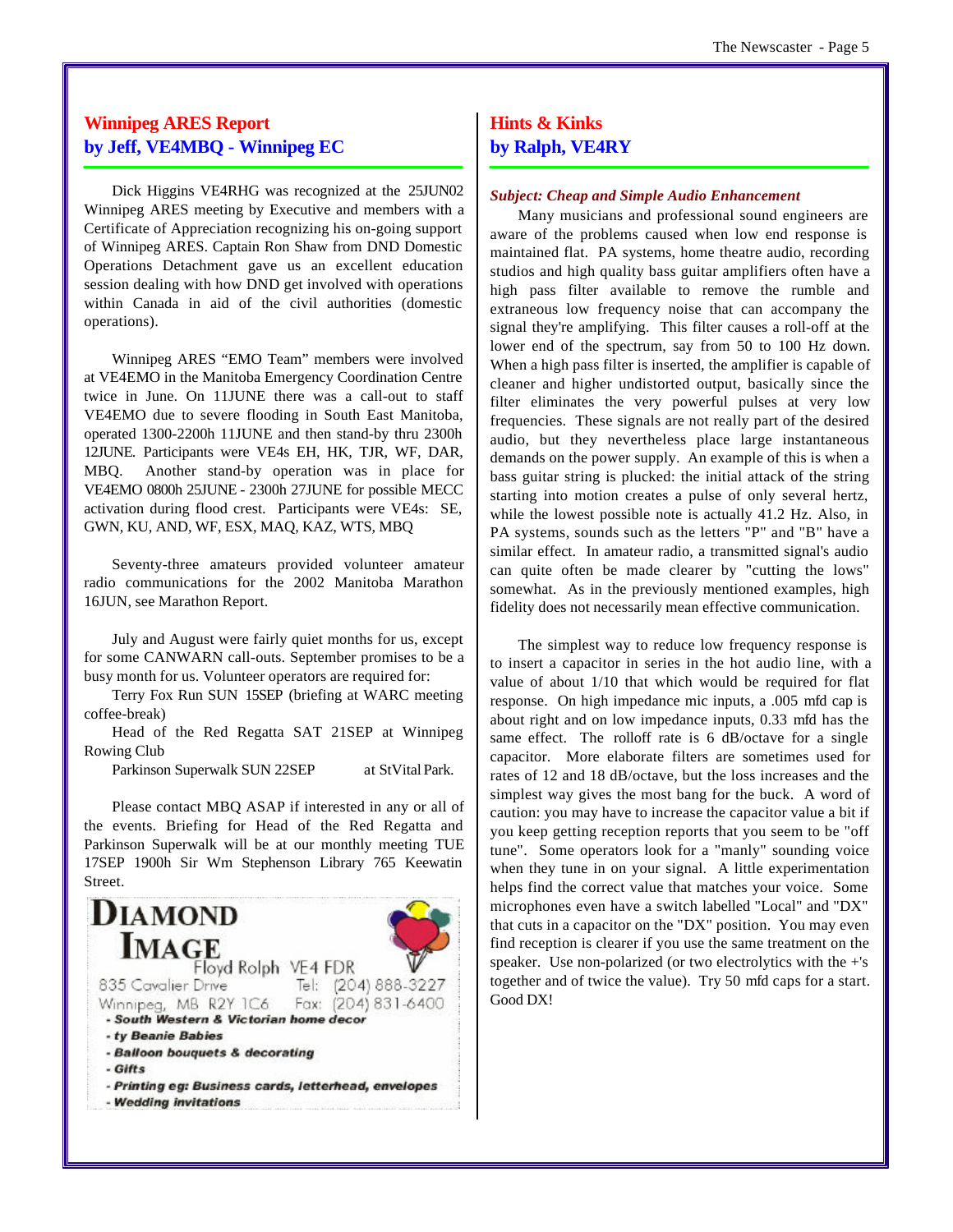# **News from the Net**

#### *New TV Documentary to Feature Amateur Radio*

Now news of a unique new television documentary series which will feature amateur radio in a big way. The Human Race' <http://home.earthlink.net/%7Ebdesj/index.html> is a project which pits two radio amateurs against one another in a race around the planet. One heads east and the other west. The racers are tracked on a website by fellow radio amateurs who participate in the race by transporting the racers from place to place. Both teams are followed by television production crews documenting the race. Throughout the production phase, amateurs will be interviewed on camera to tell the story of amateur radio to television viewers. The race will begin in the American midwest in June 2003 and will conclude when the two teams meet one another at a point half way around the world in December next year. The producer of the programme is William Desjardins, W1ZY - RSGB

#### *UK to Authorize 5MHz Experimental Operation*

Amateur Radio experimental operation on 5 MHz in the United Kingdom could bein as soon as early August. The Radio Society of Great Britain has announced that the Radiocommunications Agency (RA) and the UK's Ministry of Defence have granted permission to allocate five frequencies in the range 5250 kHz to 5450 kHz. The announcement opens up the possibility of the first Amateur Radio transatlantic contacts on 60 meters.

Earlier this year, the FCC, responding to an ARRL petition, proposed allocating 5250 to 5400 kHz to US amateurs on a secondary basis. ARRL-sponsored experimental operation under the call sign WA2XSY continues.

The RSGB said the purpose of what it's calling "The Fivemegs Experiment" is to carry out propagation and antenna investigations aimed at improving the understanding of near zenithal radiation or near-vertical incidence skywave (NVIS) propagation. Frequencies to become available are 5260, 5280, 5290, 5400 and 5405 kHz. "These will be made available in the form of 3-kHz bandwidth channels by way of a Notice of Variation (NoV) to individual Amateur Radio licence holders," the RSGB announcement said. Applications will be accepted starting July 29.

According to the RSGB, NoVs will only be issued to Full Class-A license holders. As a "controlled experiment," UK amateurs authorized to operate on 5 MHz will be required to report their findings and results to the RSGB.

The Radiocommunications Agency is expected to issue the first NoVs on or around August 1, with experimental operation getting under way a day or two later. The RSGB anticipates that the experiment will run for up to four years, terminating around August 2006.

An application form for UK amateurs and further details are available via the RSGB RSGB Web site [<http://www.rsgb.org>](http://www.rsgb.org) or via e-mail ar.dept@rsgb.org.uk.

An amateur allocation in the vicinity of 5 MHz has long been an objective of the International Amateur Radio Union. The IARU's Administrative Council has approved a long-term goal of "a narrow allocation, even on a shared basis in the vicinity of 5 Mhz." --ARRL

#### *Review under way of unlicensed 2.4 GHz systems:*

 The AMSAT-NA Board of Directors is reviewing the large number of unlicensed systems active in the 2.4-GHz band. These systems are being used for high-speed digital communications. Although these systems are not licensed, they are permitted to operate under FCC Part 15 rules with low power (100 mW or 1 W spread spectrum). AMSAT-NA and ARRL plan to develop a joint strategy regarding S band, as both organizations anticipate that interference may become a problem area as similar Part 15 unlicensed equipment proliferates. Two amateur satellites, UO-11 and AO-40, now operate transmitters in the 2.4-GHz band, and both OSCAR-Echo and OSCAR-Eagle--two AMSAT-NA satellite projects now under development--will have S-band transmitters. In addition, various ATV systems and other amateur communication systems operate in the vicinity of 2.4 GHz. The FCC has proposed making amateurs primary at 2400 to 2402 MHz. AMSAT-NA seeks reports from amateurs who have experienced interference with 2.4-GHz reception of AO-40 from a Part 15 device. Send details to ve3frh@amsat.org. --AMSAT News Service

# *To all Amateur Radio operators : Our frequency bands need your help.*

The Monitoring System (MS) of the International Amateur Radio Union (IARU) <http://www.iaru.org> is dedicated to identifying and removing all non-Amateur radio stations from those Amateur bands which are allocated exclusively to the Amateur and Amateur-Satellite Services by the <http://www.itu.int/home/index.html> .International Telecommunications Union (ITU). Stations which violate these frequency allocations are called intruders. The work of the IARU MS is carried out by volunteer Amateur Radio monitors all over the world, working for their national Amateur Radio societies and co-ordinated by the IARU MS in each of the three ITU regions of the world. <http://www.echelon.ca/iarumsr2/ituregions.html>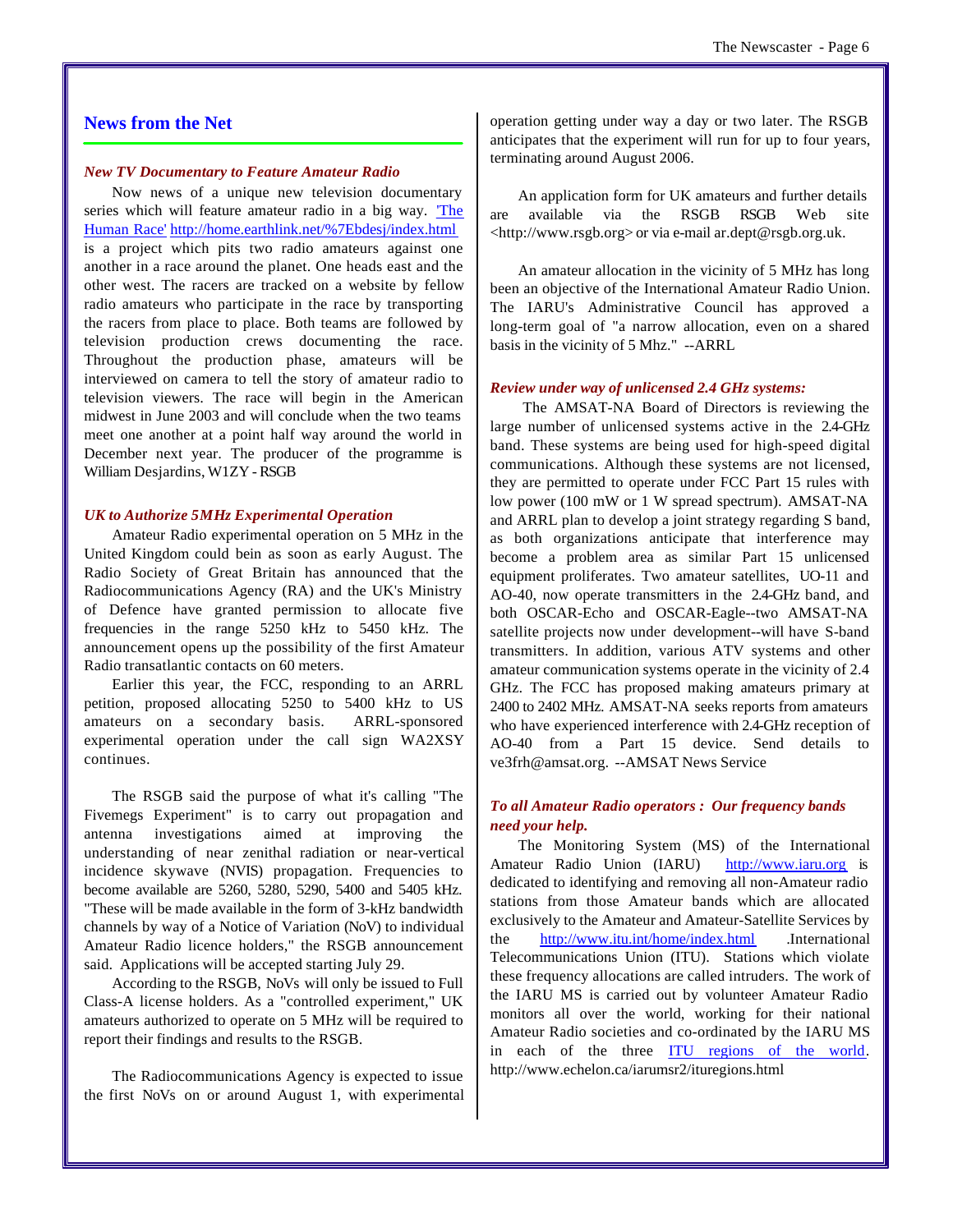In ITU Region 2 (South, Central and North America) the following frequency bands have been allocated by the ITU exclusively to the Amateur or Amateur-Satellite Services :

1.800 - 1.850 MHz 3.500 - 3.750 MHz (except in Honduras, Mexico, Peru, Venezuela) 7.000 - 7.100 MHz (world-wide except in some African and Middle Eastern countries) 7.100 - 7.300 MHz (but not in Regions 1 and 3) 14.000 - 14.250 MHz (world-wide) 14.250 - 14.350 MHz 18.068 - 18.168 MHz 21.000 - 21.450 MHz (world-wide) 24.890 - 24.990 MHz (world-wide) 28.000 - 29.970 MHz (world-wide) 50.000 - 54.000 MHz 144.000 - 146.000 MHz (world-wide except in China) 146.000 - 148.000 MHz (except in Cuba and Guyana)

In ITU Regions 1 and 3 similar (but not identical) allocations have been made.

Some intruders appear in our bands unintentionally, by administrative or technical error, but others are there intentionally and illegally. Some intruders are commercial or military communications, some are international or domestic shortwave broadcasts, but most intruders are ordinary citizens who have obtained a radio transmitter and are using it without a licence and without any regard for the international frequency allocations that govern all legitimate users of the radio spectrum. It is only by reporting all intruders to the proper authorities that we might ever clear the Amateur bands of this unnecessary interference.

If you hear a non-Amateur radio station in any of the above Amateur bands and you believe that the station is not located in any of the excepted countries, please report <http://www.echelon.ca/iarumsr2/report.html> the station to the MS Co-ordinator of your national Amateur Radio society <http://www.echelon.ca/iarumsr2.contacl.html> Please note that the IARU MS is not a 'police force'. Only national governments can enforce the radio regulations. The Monitoring System achieves its goals by co-ordinating and facilitating the sharing of relevant technical information among IARU member societies, and by encouraging the enforcement of applicable radio regulations by national telecommunications administrations.

You can help to defend the Amateur Radio ands. Contact your national Amateur Radio society. --IARU

# *RAC WEBSITE EDITOR (Webmaster) WANTED*

Radio Amateurs of Canada, the non-profit organization which promotes Canadian Amateur Radio interests in Canada and represents those interests at home and abroad, is seeking a spirited volunteer to be responsible for day-to-day administration and maintenance of its world-wide internet website.

This is an exciting opportunity for the right person to join other volunteers who are directly involved in providing vital services to all Canadian Radio Amateurs.

The person must have sufficient spare time to dedicate to the position, be a full RAC member in good standing, a licenced Radio Amateur of some experience, a resident of Canada and be familiar with and supportive of the aims and objectives of RAC. Experience in -- and knowledge of -- web page hosting, HTML code, UNIX/LINUX, FTP and Javascript is essential. Some familiarity with CGI/PERL and Microsoft Front Page would be an asset.

A good command of the English language is required but fluency in both official languages would be a definite asset in order to facilitate on-going expansion of RAC member services in French. Good interpersonal skills are essential.

The volunteer will work independently from his or her own home anywhere in Canada and be responsible to the RAC Board of Directors through an editorial advisory group. Responsibilities will commence immediately following an orientation period.

Those who meet the requirements and are interested in this unpaid volunteer position are asked to send a résumé, via email ONLY, to RAC Headquarters, email address RACHQ@rac.ca, at the earliest opportunity.

# *MANDATORY HDTV TUNERS FOR NEW TV SETS*

In the USA the FCC has mandated the inclusion of DTV tuners in nearly all new TV sets. Tuners in some of the larger sets will be required by July 1, 2004, and all new sets 13" and larger must have DTV tuners by July 1, 2007. --- WIA news

## *Callbook to Cease*

Radio Amateur Callbook will cease publication of its CD-ROM Callbook product effective with its winter 2003 edition, which will come out in November. "Due to accessibility to the FCC database via the Internet, sales have declined to levels that make it unprofitable to publish future editions," publisher Bob Hughes announced in a recent news release.

 In 1997, citing "rising costs and increasing demand for electronic publishing" the company phased out its telephone-book-size paper North American and international editions in favor of its CD-ROM product. The 1997 Callbook--the 75th edition--was the last hard-copy version available. The Callbook began publishing in 1920. (arrl letter) --- WIA news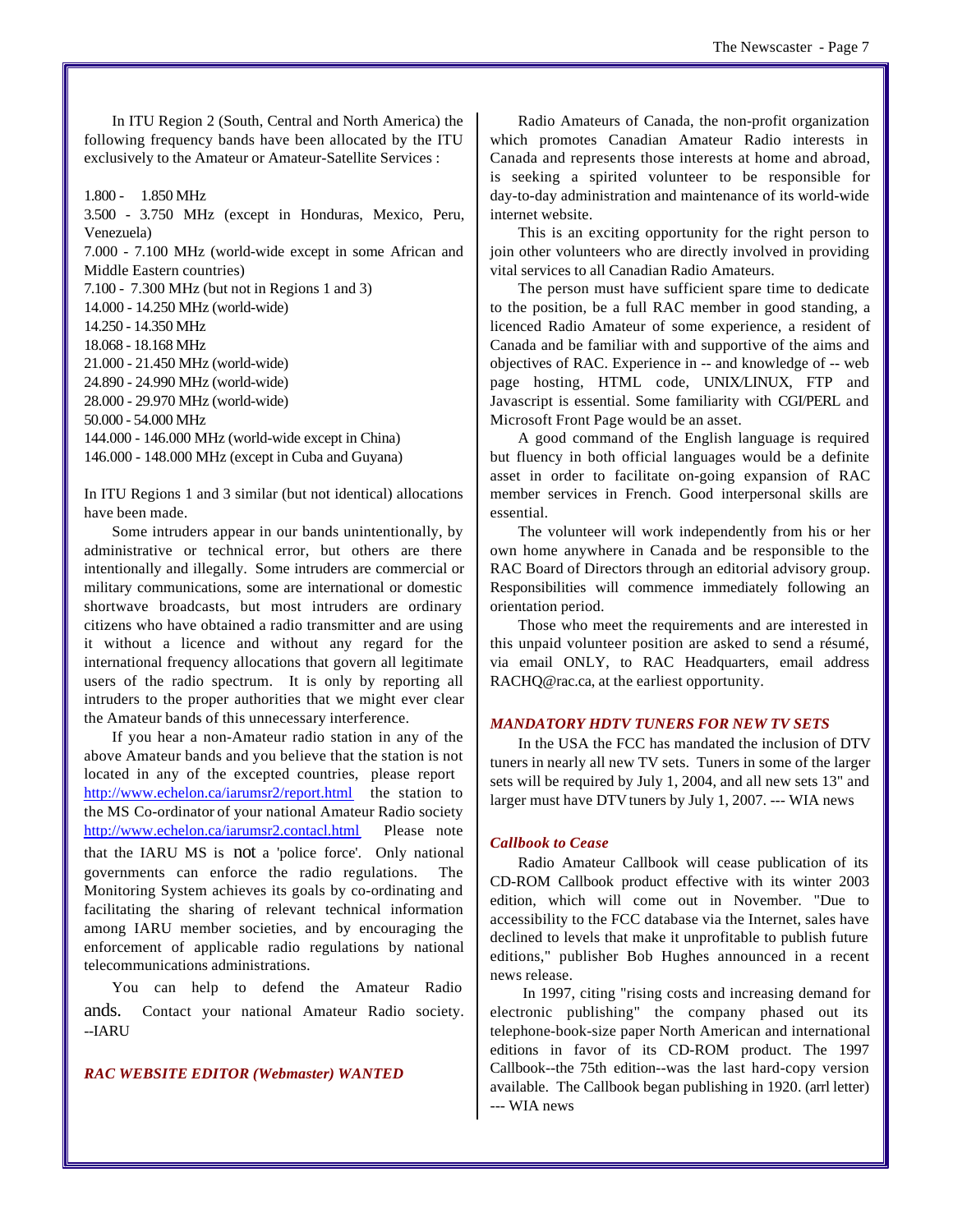# **RAC Bulletin**

#### *02-059E Special Prefixes*

September 1 to October 31, 2002

Authority has been granted by Industry Canada to use National Special Event Call Signs for the celebration of the of the 125th Anniversary of Japanese immigration to Canada.

Special Event Prefixes will be:

| CK1 for VE1's | CJ1 for VA1's. |
|---------------|----------------|
| CK2 for VE2's | CJ2 for VA2's. |
| CK3 for VE3's | CJ3 for VA3's. |
| CK4 for VE4's | CJ4 for VA4's. |
| CK5 for VE5's | CJ5 for VA5's. |
| CK6 for VF6's | CJ6 for VA6's. |
| CK7 for VE7's | CJ7 for VA7's. |
| CK8 for VE8's | CK9 for VE9's. |
| CY1 for VO1's | CY2 for VO2's, |
| CZ0 for VY0's | CZ1 for VY1's. |
| CZ2 for VY2's |                |
|               |                |

This authority is valid from Sept. 1st - to Oct 31, 2002

# **Contest Calendar**

### *September, 2002*

| CW          | 2300Z | Sep 2  |
|-------------|-------|--------|
| <b>SSB</b>  | 0000Z | Sep 7  |
| <b>SSB</b>  | 1300Z | Sep 7  |
| CW          | 0000Z | Sep 8  |
|             | 1100Z | Sep 8  |
| PSK31       | 2000Z | Sep 8  |
|             | 1400Z | Sep 11 |
| <b>SSB</b>  | 0000Z | Sep 14 |
|             | 1800Z | Sep 14 |
| <b>SSB</b>  | 0000Z | Sep 15 |
|             | 1800Z | Sep 15 |
|             | 2100Z | Sep 20 |
|             | 0800L | Sep 21 |
|             | 0800L | Sep 22 |
| CW          | 1200Z | Sep 21 |
|             | 1600Z | Sep 21 |
|             | 1600Z | Sep 22 |
|             | 1200Z | Sep 22 |
|             | 0000Z | Sep 23 |
| <b>RTTY</b> | 0000Z | Sep 28 |
| SSB         | 1200Z | Sep 28 |
|             | 1400Z | Sep 28 |
|             | 1400Z | Sep 29 |
|             | 1400Z | Sep 28 |
|             | 1400Z | Sep 29 |
|             | 1600Z | Sep 28 |
|             | 1800Z | Sep 28 |
|             |       |        |

#### *October, 2002*

| TARA PSK31 Rumble                     |             | 0000Z   | Oct 5    |
|---------------------------------------|-------------|---------|----------|
| Oceania DX Contest                    | Phone       | 0800Z   | Oct 5    |
| EU Autumn Sprint                      | <b>SSB</b>  | 1500Z   | Oct 5    |
| California QSO Party                  |             | 1600Z   | Oct 5    |
| <b>QCWA QSO Party</b>                 |             | 1800Z   | Oct 5    |
| RSGB 21/28 MHz Contest                | <b>SSB</b>  | 0700Z   | Oct 6    |
| <b>YLRL Anniversary Party</b>         | CW          | 1400Z   | Oct 9    |
| 10-10 Day Sprint                      |             | 0001Z   | Oct 10   |
| Oceania DX Contest                    | CW.         | 0800Z   | Oct 12   |
| <b>EU Autumn Sprint</b>               | CW          | 1500Z   | Oct 12   |
| Pennsylvania QSO Party                |             | 1600Z   | Oct 12   |
|                                       |             | 1300Z   | Oct 13   |
| <b>FISTS Fall Sprint</b>              |             | 1700Z   | Oct 12   |
| Iberoamericano Contest                |             | 2000Z   | Oct 12   |
| North American Sprint                 | <b>RTTY</b> | 0000Z   | Oct $13$ |
| <b>YLRL Anniversary Party</b>         | SSB         | 1400Z   | Oct16    |
| <b>JARTS WW RTTY Contest</b>          |             | 0000Z   | Oct 19   |
| <b>ARCI Fall QSO Party</b>            |             | 1200Z   | Oct 19   |
| Worked All Germany Contest            |             | 1500Z   | Oct 19   |
| Asia-Pacific Sprint                   | CW.         | 0000Z   | Oct 20   |
| RSGB 21/28 MHz Contest                | CW          | 0700Z   | Oct 20   |
| Illinois QSO Party                    |             | 1800Z   | Oct 20   |
| CQ Worldwide DX Contest               | SSB         | $0000Z$ | Oct 26   |
| <b>ARRL International EME Contest</b> |             | 0000Z   | Oct26    |
| 10-10 Int. Fall Contest               | CW          | 0001Z   | Oct 26   |

# **2002 Manitoba Marathon Jeff Dovyak VE4MBQ**

It has been previously reported that the Marathon would be a joint venture between WARC and WPGARES. The organization of the Marathon Amateur Radio committee has also been previously explained. Our 2002 Manitoba Marathon Operation went very, very well. There were 73 volunteer amateur operators race day, thanks to VE4s:

HAY, RCJ, JCM, AJR, KAZ, EH, ACX, RST, VV, KU, UK, DOG, MAQ, GRM, QEW, EAR, MBQ, MAB, TJR, SE, XYL, GWB, XT, DJM, JHJ, WTS, CDP, DLM, MJM, BN, GWN, YYL, QB, DAR, CRS, NQ, HAZ, AJO, GZ, WF, AFL, AND, EIH, BSR, HGD, MED, YG, CLK, MMG, ESX, ODB, OHB, SYM, TRO, YU, SN, MGR, MHZ, GLS, EY, ERS, MJM, BUG, EWN, DAN, FV, TAJ, HK, VA4AA, Nancy, Betty, Gisele, and Luke.

This year we provided operators for the 4 Winnipeg Transit course buses that sweep the course for runners that have exited as well as arranging for 4 back-up operators to be on stand-by for 4 or 5 course stations "just in case".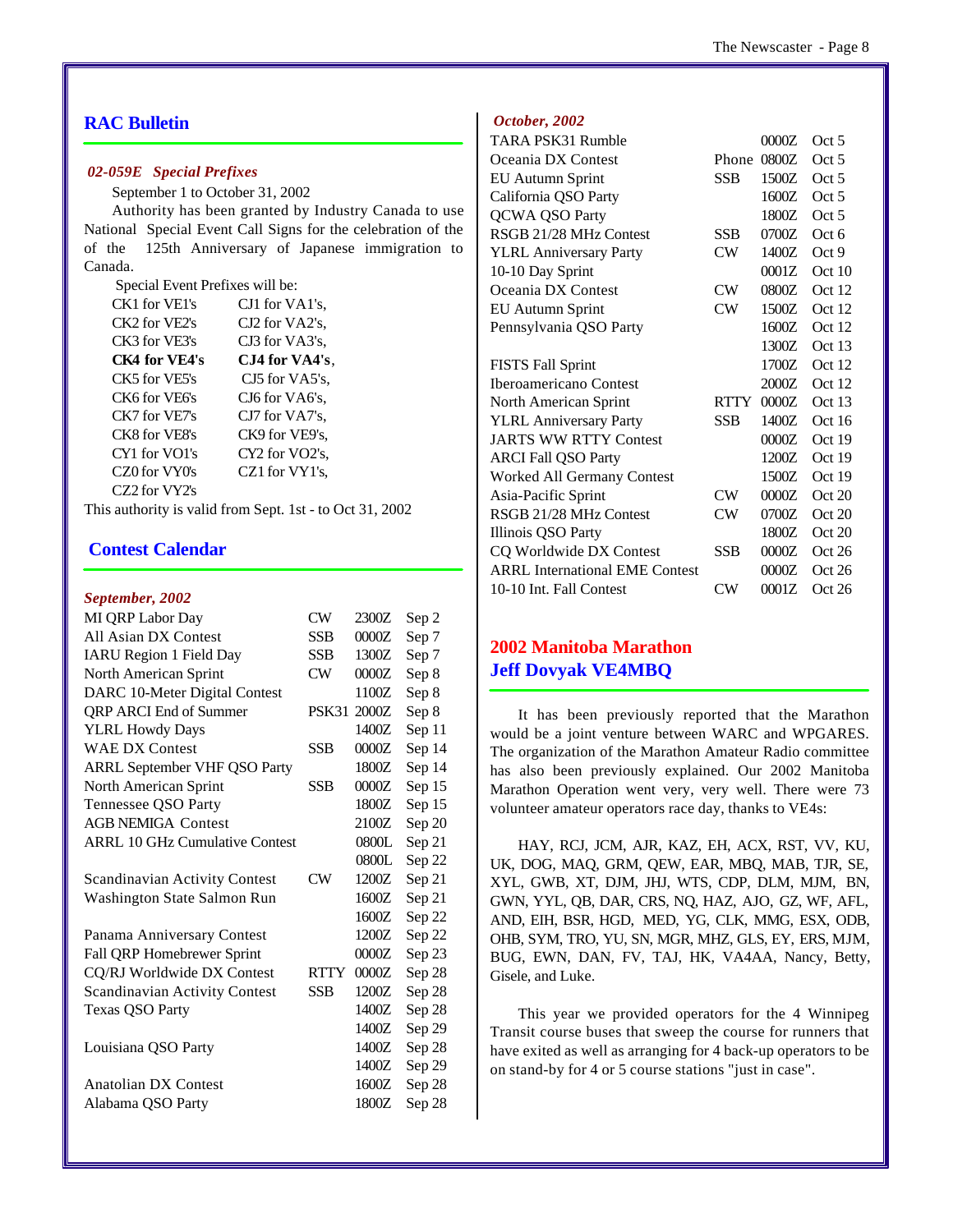Although the operation officially was a joint operation between WARC and WPGARES we could not have such a successful event without the cooperation of many amateur organizations. Thanks to:

Manitoba Repeater Society University of Manitoba Amateur Radio Society Winnipeg Senior Citizens Radio Club Prairie Mobile Communications Winnipeg Amateur Radio Club Interlake ARES Sun Valley ARES Winnipeg ARES

Several amateurs loaned personal equipment for use by others, primarily for APRS on course vehicles. Thanks to:

| Yori Tsuji           | <b>VE4ACX</b> |
|----------------------|---------------|
| James Ross           | <b>VE4AJR</b> |
| <b>Grant Delaney</b> | <b>VE4HGD</b> |
| Glen Napady          | <b>VE4GWN</b> |
| Robert Stegmaier     | <b>VE4RST</b> |
| Adam Romanchuk       | <b>VFASN</b>  |
| Wayne Schellekens    | <b>VE4WTS</b> |

Two of the Coordinators (KAZ and MBQ) attended a Technical Committee debrief 20JUNE. It appears that the amateur radio component was the only element of the Technical Committee to present a written report. Our comprehensive report covered Planning, Operations (including Final Roster and List of Resources), and Lessons Learned/Concerns/Suggestions. All of our volunteers were asked for their feedback, in many cases their reports were sent directly to the Marathon Technical Director. A copy of the 2002 Lessons Learned was made available to our volunteers. A copy will be provided to the new WARC President.

Thank-you cards were sent out in early July to our volunteers and organizations that supported our operation.

# **Editors Ramblings By Derek VE4HAY**

#### *Did you Know*

Royden, VE4RTB has earned 2 Bronze (100 points each) for the Canadian Provinces Award. Roy is doing the award differently than most other operators. He applies for the award exclusively on individual bands. So far he has earned the award on 80m, 40m, 20m. Fine effort Roy. For more info on the award please check<http://www.tpn7055.ca/cpa.html>

I hope everyone had a great summer. Now it's time to start planning for the antenna project for the winter. Yes it's only 3 short months away. I am still waiting for your articles you wrote this summer, please submit A.S.A.P.

I hope you read this newsletter completely. Because there is an interesting article in here about "The Human Race". If you did not read this, then go back and read it. Then check out the web site. I wonder why RAC is not involved in this yet !!

That's it for now, Running out of room 73

# **A Computer Poem for Users Over 40 Submitted by Ruth, VE4XYL**

A computer was something on TV From a science fiction show of note A window was something you hated to clean And ram was the cousin of a goat.

Meg was the name of my girlfriend And gig was a job for the nights Now they all mean different things And that really mega bytes. An application was for employment A program was a TV show A cursor used profanity A keyboard was a piano.

Memory was something that you lost with age A CD was a bank account And if you had a 3-inch floppy You hoped nobody found out.

Compress was something you did to the garbage Not something you did to a file And if you unzipped anything in public You'd be in jail for a while. Log on was adding wood to the fire Hard drive was a long trip on the road A mouse pad was where a mouse lived And a backup happened to your commode.

Cut you did with a pocket-knife Paste you did with glue A web was a spider's home And a virus was the flu. I'll stick to my pad and paper And the memory in my head No one's been killed in a computer crash But it makes their face turn red!